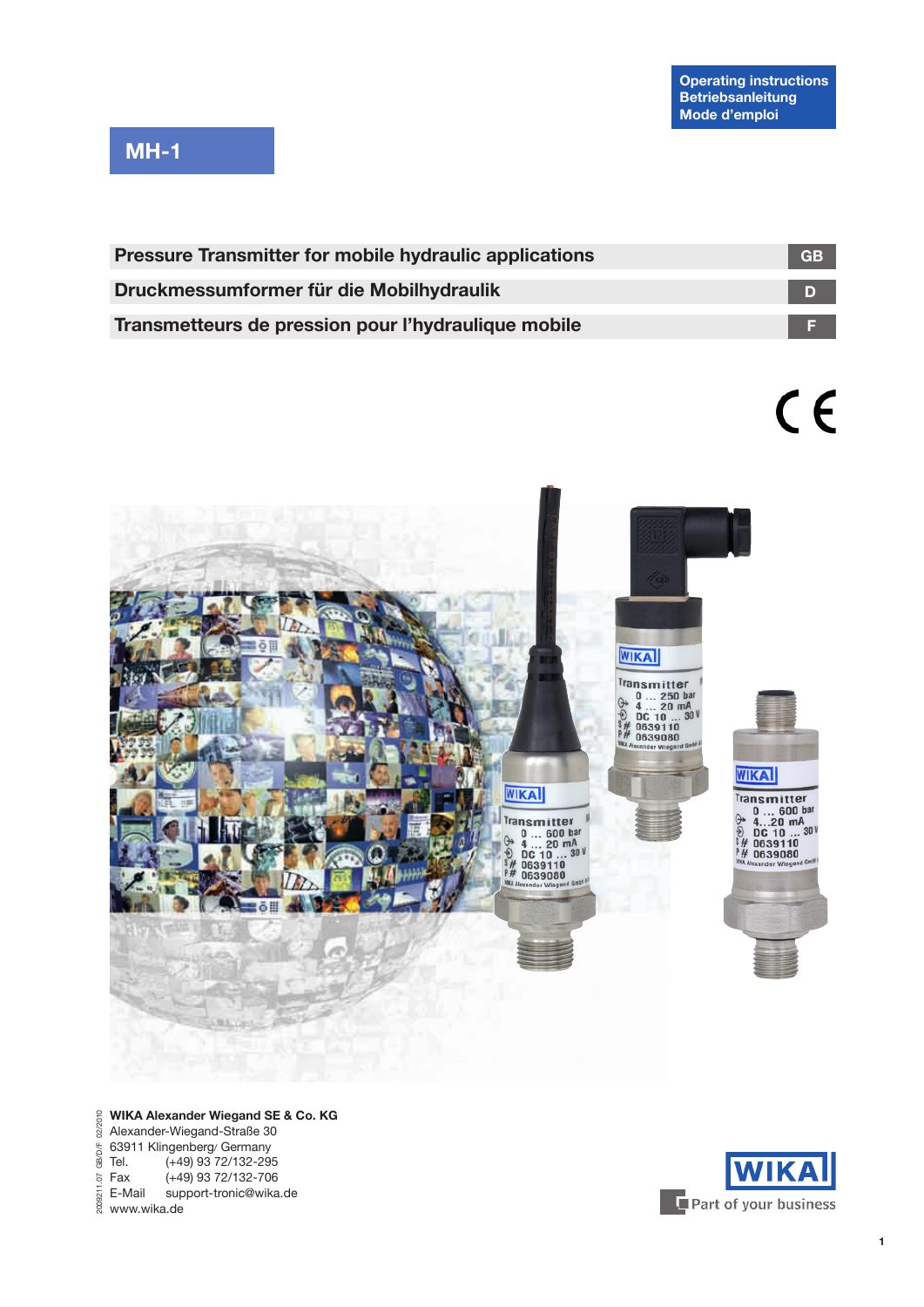**Operating instructions Betriebsanleitung Mode d'emploi**

 $C \in$ 

## **MH-1**

Pressure transmitter / Druckmessumformer / Transmetteur de pression



Part of your business

#### **Contents**

- 1. Important details for your information
- 2. Signs and symbols
- 3. Safety instructions
- 4. Installation
- 5. Technical data
- 6. Wiring
- 7. Service
- 8. Disposal
	- WIKA Global

Our current terms of sales and delivery are valid, please find them on www.wika.de

#### **Inhalt**

- 1. Wichtiges zu Ihrer Information
- 2. Zeichenerklärungen
- 3. Sicherheitshinweise
- 4. Montage
- 5. Technische Daten
- 6. Elektrischer Anschluss
- 7. Service
- 8. Entsorgung
- WIKA Global Es gelten unsere aktuellen Verkaufs- und Lieferbedingungen siehe unter

www.wika.de

# **WIKA**

**WIKA Alexander Wiegand SE & Co. KG** Alexander-Wiegand-Straße 30 63911 Klingenberg/Germany Phone +49 / (0) 93 72/132-295 Fax  $+49 / (0) 93 72/132 - 706$ <br>E-Mail support-tronic@wika.de support-tronic@wika.de www.wika.de

#### **Contenu F**

- 1. Informations inportantes
- 2. Explication des symboles
- 3. Pour votre sécurité
- 4. Montage
- 5. Caractéristiques techniques
- 6. Branchement électrique
- 7. Service
- 8. Mise au rebus

2009211.07 GB/D/F 02/2010

2009211.07 GB/D/F 02/2010

WIKA Global

Toute commande est assujettie à nos conditions de ventes et de fournitures dans leur dernière version en vigueur, voir sous www.wika.de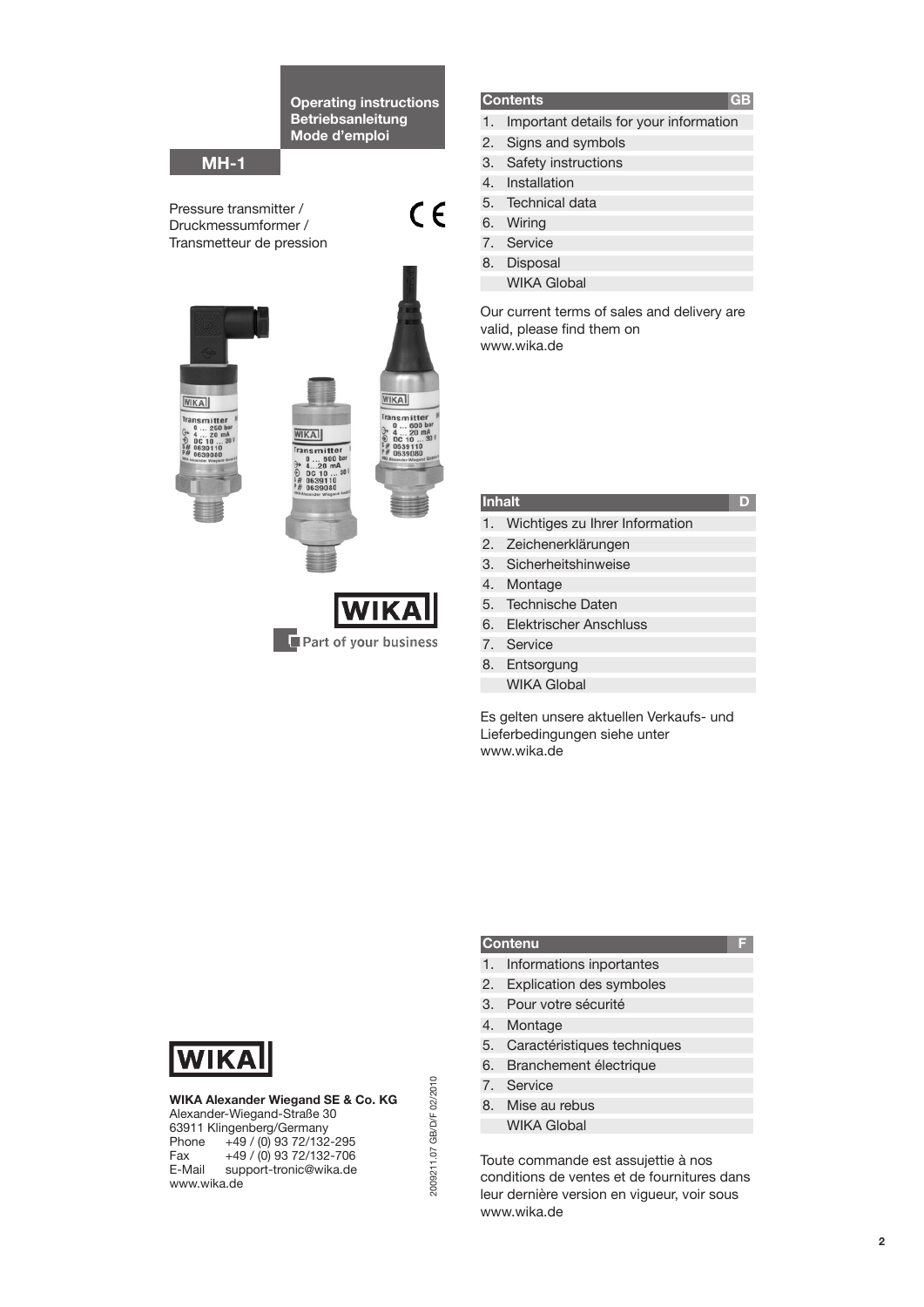# **GB D F**

#### MH-1

#### **1. Important details for your information**

Read these operating instructions before installing and starting the pressure transmitter. Keep the operating instructions in a place that is accessible to all users at any time. The following installation and operating instructions have been compiled by us with great care but it is not feasible to take all possible applications into consideration. These installation and operation instructions should meet the needs of most pressure measurement applications. If questions remain regarding a specific application, you can obtain further information:

- Via our Internet address www.wika.de / www.wika.com
- The product data sheet is designated as PE 81.21
- Contact WIKA for additional technical support (+49) 9372 / 132-295

With special model number, e.g. MH-10000 please note specifications in the delivery note. If the serial number on the product label gets illegible (e.g. by mechanical damage or repainting), the retraceability of the instrument is not possible any more.

WIKA pressure transmitters are carefully designed and manufactured using state-of-the-art technology. Every component undergoes strict quality and environmental inspection before assembly and each instrument is fully tested prior to shipment. Our environmental management system is certified to DIN EN ISO 14001.

#### **Use of the product in accordance with the intended use MH-1:**

Use the pressure transmitter to transform the pressure into an electrical signal.

**Knowledge required:** Install and start the pressure transmitter only if you are familiar with the relevant regulations and directives of your country and if you have the qualification required. You have to be acquainted with the rules and regulations on measurement and control technology and electric circuits, since this pressure transmitter is "electrical equipment" as defined by EN 50178. Depending on the operating conditions of your application you have to have the corresponding knowledge, e.g. of aggressive media.

#### **1. Wichtiges zu Ihrer Information**

Lesen Sie diese Betriebsanleitung vor Montage und Inbetriebnahme des Druckmessgerätes. Bewahren Sie die Betriebsanleitung an einem für alle Benutzer jederzeit zugänglichen Ort auf. Die nachfolgenden Einbau- und Betriebshinweise haben wir mit Sorgfalt zusammengestellt. Es ist jedoch nicht möglich, alle erdenklichen Anwendungsfälle zu berücksichtigen. Sollten Sie Hinweise für Ihre spezielle Aufgabenstellung vermissen, können Sie hier weitere Informationen finden:

- Über unsere Internet-Adresse www.wika.de / www.wika.com
- Die Bezeichnung des zugehörigen Datenblattes ist PE 81.21
- Anwendungsberater: (+49) 9372/132-295

Bei Sondertypennummer, z.B. MH-10000 beachten Sie die Spezifikationen gemäß Lieferschein. Wird die Seriennummer auf dem Typenschild unleserlich (z. B. durch mechanische Beschädigung oder Übermalen), ist eine Rückverfolgbarkeit nicht mehr möglich. Die in der Betriebsanleitung beschriebenen WIKA-Druckmessgeräte werden nach den neuesten Erkenntnissen konstruiert und gefertigt. Alle Komponenten unterliegen während der Fertigung strengen Qualitäts- und Umweltkriterien. Unser Umweltmanagementsystem ist nach DIN EN ISO 14001 zertifiziert.

#### **Bestimmungsgemäße Produktverwendung MH-1:**

**Ihre erforderlichen Kenntnisse:** Montieren und nehmen Sie das Druckmessgerät nur in Betrieb, wenn Sie mit den zutreffenden landesspezifischen Richtlinien vertraut sind und die entsprechende Qualifikation besitzen. Sie müssen mit den Kenntnissen von Mess- und Regeltechnik sowie elektrischen Stromkreisen vertraut sein, da das Druckmessgerät ein "elektrisches Betriebsmittel" nach EN 50178 ist. Je nach Einsatzbedingung müssen Sie über entsprechendes Wissen verfügen, z. B. über agressive Medien. Verwenden Sie den Druckmessumformer, um Druck in ein elektrisches Signal zu wandeln.

#### **1. Informations importantes**

Veuillez lire ce mode d'emploi avant le montage et la mise en service de transmetteur de pression. Conservez ce mode d'emploi dans un endroit accessible en tout temps pour tous les utilisateurs. Les instructions de montage et de service présentées ci-après ont été établi avec grand soin. Il reste toutefois impossible d'envisager tous les cas d'applications possibles. Dans le cas où vous constateriez des lacunes dans ces instructions pour les tâches spéciales qu'il vous faut exécuter, vous avez la possibilité de recevoir des compléments d'informations: ■ Sous notre adresse internet www.wika.de / www.wika.com

- La fiche technique de ce produit a la désignation PE 81.21
- Par contact direct avec notre conseiller applications (+49) 9372/132-295

Pour les modèles avec numéros spéciaux comme par exemple MH-10000 veuillez prendre en considération les spécifications selon le bordereau de livraison. Si le numéro de série sur la plaque de fabrication n'est plus lisible (par exemple par endommagement mécanique ou si le numéro est recouvert de peinture), la traçabilité n'est plus assurée.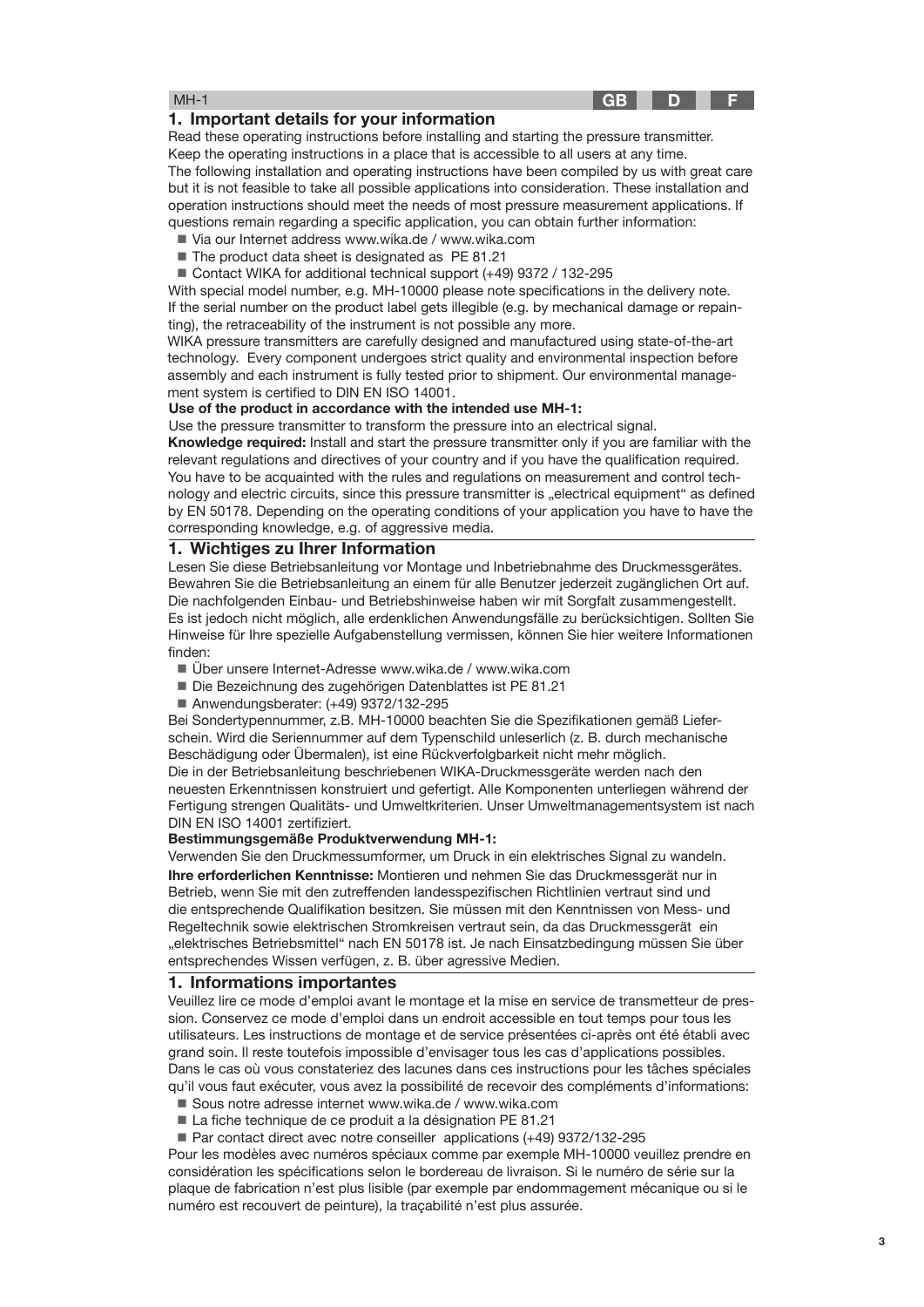#### MH-1

La conception et la fabrication des transmetteurs de mesure WIKA, tels que décrits dans les instructions de service, satisfont aux toutes dernières règles de l'art. Tous les composants sont soumis à un contrôle strict des critères de qualité et d'environnement en cours de fabrication. Notre système de gestion de l'environnement est certifié selon DIN EN ISO 14001.

**Définition conforme d'utilisation du produit MH-1:**

**Vos connaissances nécessaires** Utilisez le transmetteur de pression afin de transformer la presssion en signal électrique.

N'installez et ne mettez en service le transmetteur de pression que si vous avez les connaissances exactes des directives spécifiques nationales et si vous êtes en possession de la qualification en rapport. Vous devez posséder des connaissances des prescriptions pour la technique de mesure et régulation et des circuits électriques étant donné que le transmetteur de pression est un équipement électrique selon EN 50178. Suivant les conditions d'utilisation vous devez disposer de connaissances particulières, par exemple sur les fluides agressifs.

# **2. Signs and symbols / Zeichenerklärungen / Explication des symboles**



Potential danger of life or of severe injuries. / Mögliche Gefahr für Ihr Leben oder schwerer Verletzungen. / Risque de danger de mort ou de blessures graves.

Potential danger of life or of severe injuries due to catapulting parts. / Mögliche Gefahr für Ihr Leben oder schwerer Verletzungen durch wegschleudernde Teile. / Risque de danger de mort ou de blessures graves par des pièces éjectées.



Potential danger of burns due to hot surfaces. / Mögliche Gefahr von Verbrennungen durch heisse Oberflächen. / Possibilité de danger de brûlures par surfaces brûlantes.



Notice, important information, malfunction. / Hinweis, wichtige Information, Funktionsstörung. / Remarques, informations importantes, dérangement de fonction.



The product complies with the applicable European directives. / Das Produkt stimmt mit den zutreffenden europäischen Richtlinien überein. / Ce produit est conforme aux directives européennes correspondantes.

#### **3. Safety Instructions**



■ Select the appropriate pressure transmitter with regard to scale range, performance and specific measurement conditions prior to installing and starting the instrument.

 Observe the relevant national regulations (e.g.: EN 50178) and observe the applicable standards and directives for special applications (e.g. with dangerous media such as acetylene, flammable gases or liquids and toxic gases or liquids and with refrigeration plants or compressors). **If you do not observe the appropriate regulations, serious injuries and/or damage can occur!**

■ Open pressure connections only after the system is without pressure!

- Please make sure that the pressure transmitter is only used within the overload threshold limit all the time!
- Observe the ambient and working conditions outlined in section 7 "Technical data".
- **Ensure that the pressure transmitter is only operated in accordance with the provisions i.e.** as described in the following instructions.
- Do not interfere with or change the pressure transmitter in any other way than described in these operating instructions.
- Remove the pressure transmitter from service and mark it to prevent it from being used again accidentally, if it becomes damaged or unsafe for operation
- **Take precautions with regard to remaining media in removed pressure transmitter. Remaining media in the pressure port may be hazardous or toxic!**
- Have repairs performed by the manufacturer only.

**3. Sicherheitshinweise**

**! Warnung**

 Wählen Sie das richtige Druckmessgerät hinsichtlich Messbereich, Ausführung und spezifischen Messbedingungen vor Montage oder Inbetriebnahme.

■ Halten Sie die entsprechenden landesspezifischen Vorschriften ein (z. B.: EN 50178) und beachten Sie bei speziellen Anwendungen die geltenden Normen und Richtlinien (z. B. bei gefährlichen Messstoffen wie Acetylen, brennbaren oder giftigen Stoffen sowie bei Kälteanlagen und Kompressoren). **Wenn Sie die entsprechenden Vorschriften nicht beachten, können schwere Körperverletzungen und Sachschäden entstehen!**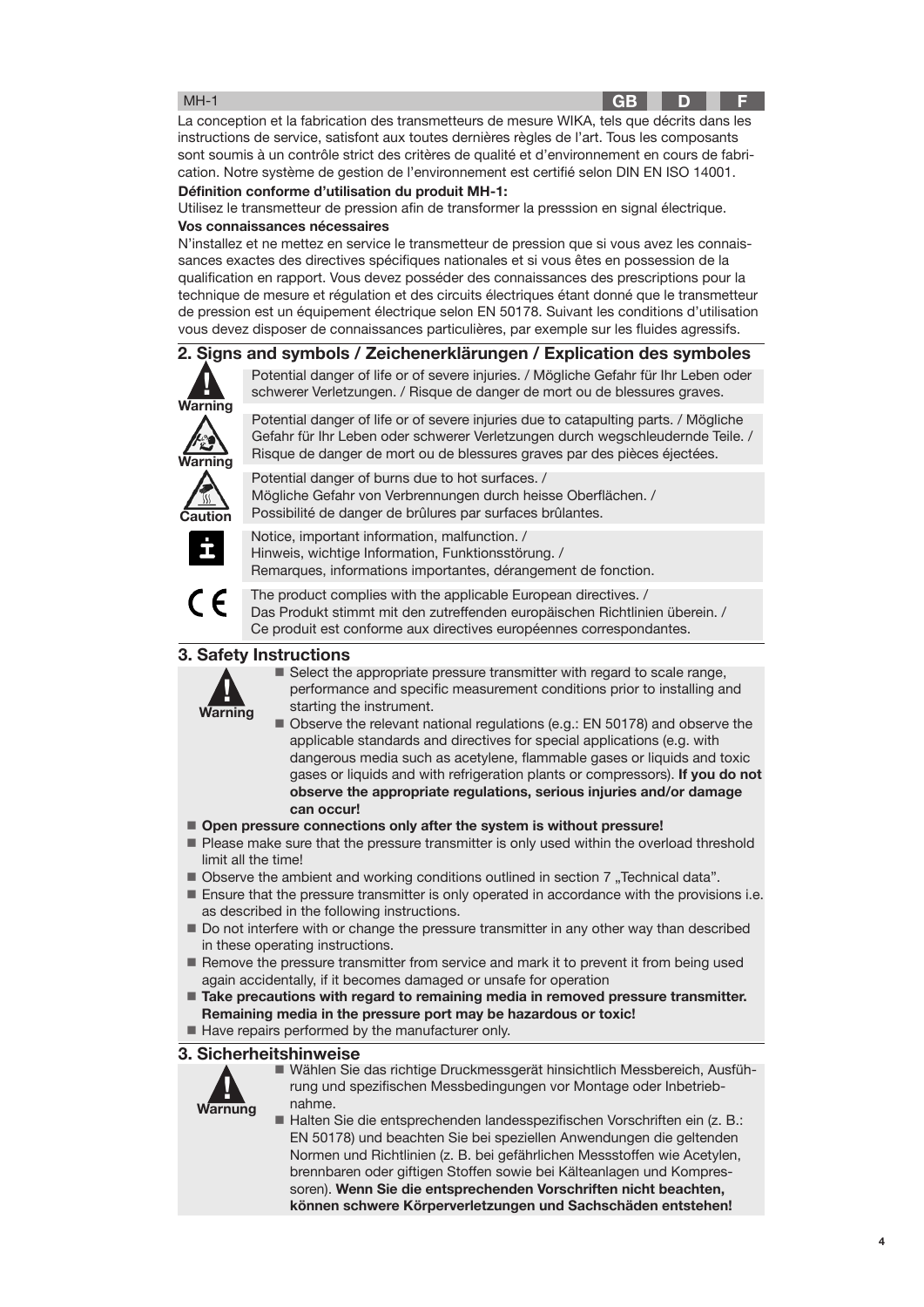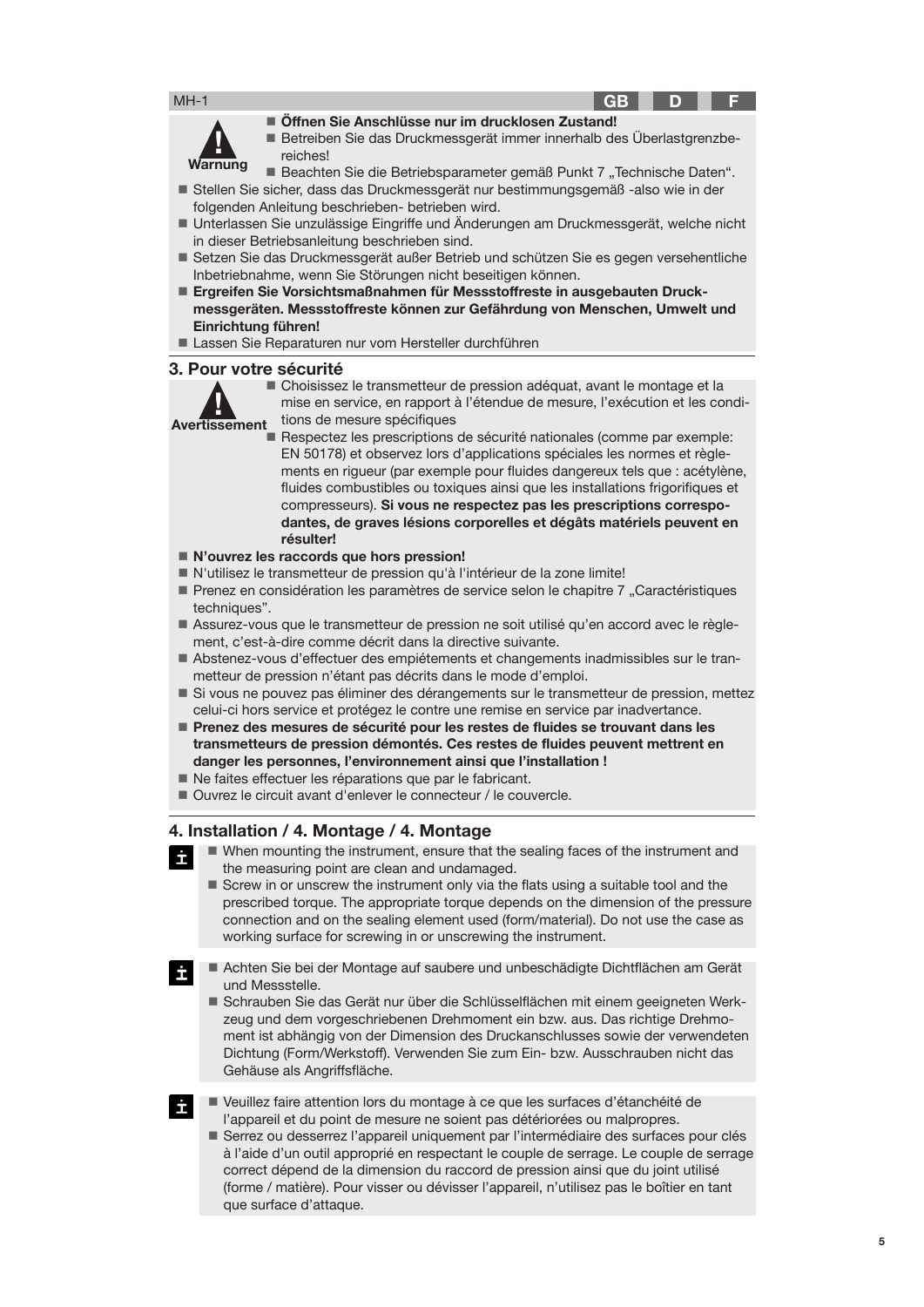

\*) Connectors are not included in delivery / Gegenstecker sind nicht im Lieferumfang enthalten / Les connectors ne sont pas compris dans la livraison.

\*\*) CDS-system: reduced pressure channel diameter for damping of pressure peaks and against cavitation / CDS-System: verringerter Druckkanal-Durchmesser zur Druckspitzenbedämpfung und gegen Kavitation / Système-CDS: section reduite du canal de pression afin de atténuer les pics de pression et d'empêcher l'effet de cavitation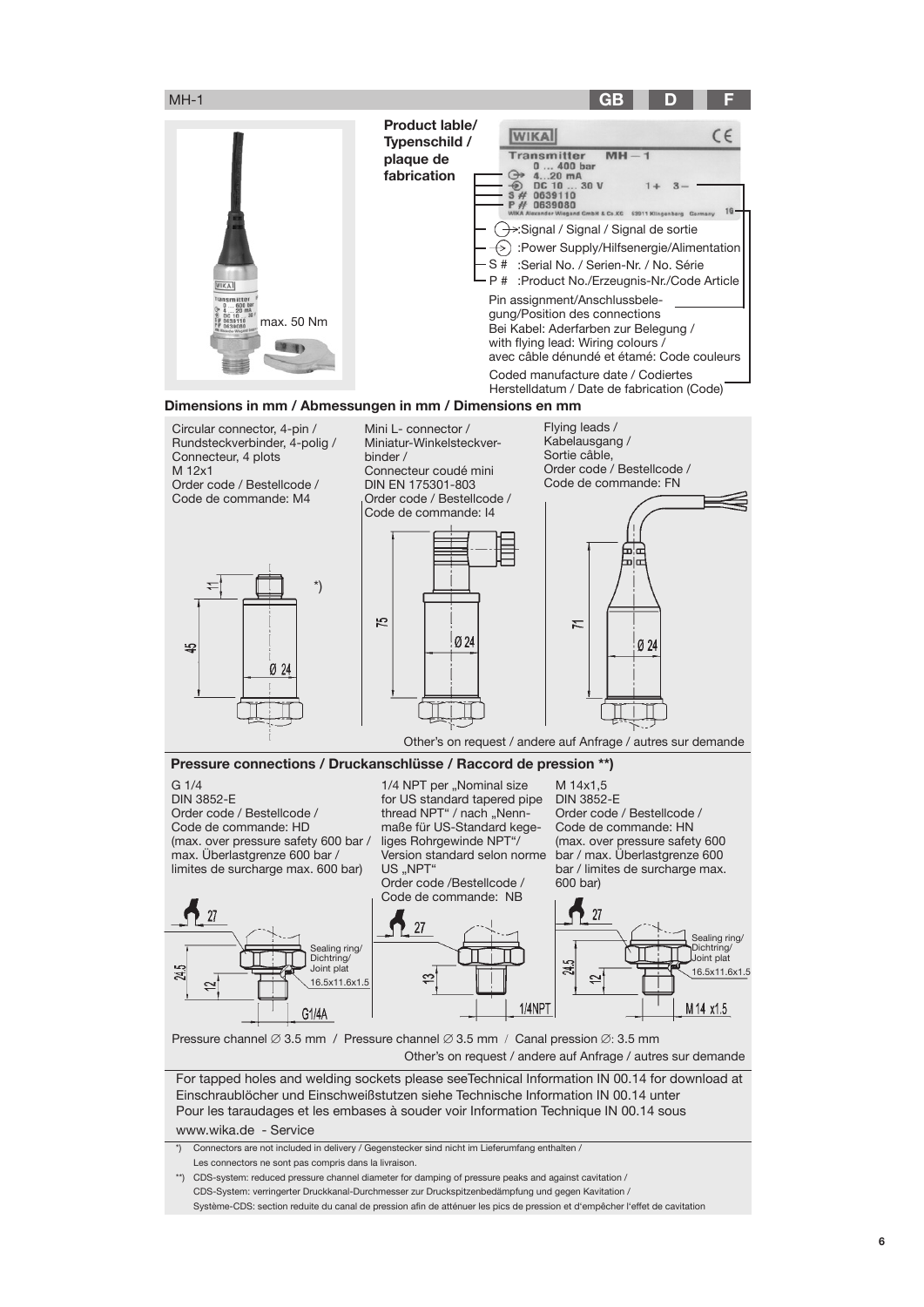# **GB D F**

# MH-1

| 5. Specifications                                         |                                                                                                    |                                                                                                                                   |                                             |      |                                                                       |                             |      |  |
|-----------------------------------------------------------|----------------------------------------------------------------------------------------------------|-----------------------------------------------------------------------------------------------------------------------------------|---------------------------------------------|------|-----------------------------------------------------------------------|-----------------------------|------|--|
| <b>Specifications</b>                                     | <b>Model MH-1</b>                                                                                  |                                                                                                                                   |                                             |      |                                                                       |                             |      |  |
| Pressure ranges                                           | bar                                                                                                | 60                                                                                                                                | 100                                         | 160  | 250                                                                   | 400                         | 600  |  |
| Over pressure safety                                      | bar                                                                                                | 120                                                                                                                               | 200                                         | 320  | 500                                                                   | 800                         | 1200 |  |
| <b>Burst pressure</b>                                     | bar                                                                                                | 550                                                                                                                               | 800                                         | 1000 | 1200                                                                  | 1700                        | 2400 |  |
|                                                           | {Other on request}                                                                                 |                                                                                                                                   |                                             |      |                                                                       |                             |      |  |
| <b>Materials</b>                                          |                                                                                                    |                                                                                                                                   |                                             |      |                                                                       |                             |      |  |
| ■ Wetted parts                                            |                                                                                                    | Stainless steel                                                                                                                   |                                             |      |                                                                       |                             |      |  |
| ■ Case                                                    |                                                                                                    | Stainless steel                                                                                                                   |                                             |      |                                                                       |                             |      |  |
| Power supply UB                                           | UB in VDC                                                                                          | $10 <$ UB $\leq 30$                                                                                                               |                                             |      |                                                                       |                             |      |  |
| Signal output                                             |                                                                                                    |                                                                                                                                   |                                             |      | 4  20 mA, 2-wire {1  5 V, 3-wire} {Other on request}                  |                             |      |  |
| Response time (10  90 %)                                  | ms                                                                                                 | $\leq 5$                                                                                                                          |                                             |      |                                                                       |                             |      |  |
| Dielectric strength                                       | <b>VDC</b>                                                                                         | 500                                                                                                                               |                                             |      |                                                                       |                             |      |  |
| Accuracy                                                  | % of span                                                                                          | $\leq 0.5$                                                                                                                        | (BFSL)                                      |      |                                                                       |                             |      |  |
|                                                           | $\leq$ 1.0 $^{*}$                                                                                  |                                                                                                                                   |                                             |      |                                                                       |                             |      |  |
|                                                           |                                                                                                    | *) Including non-linearity, hysteresis, zero point and full scale error (corresponds to<br>error of measurement per IEC 61298-2). |                                             |      |                                                                       |                             |      |  |
| Non-linearity                                             | % of span<br>$\leq 0.4$<br>(BFSL) according to IEC 61298-2                                         |                                                                                                                                   |                                             |      |                                                                       |                             |      |  |
| 1-year stability                                          | % of span                                                                                          | $\leq 0.2$                                                                                                                        | (at reference conditions)                   |      |                                                                       |                             |      |  |
| Permissible temperature of                                |                                                                                                    |                                                                                                                                   |                                             |      |                                                                       |                             |      |  |
| $\blacksquare$ Medium **)                                 |                                                                                                    | $-40+125$ °C                                                                                                                      |                                             |      | $-40$ $+257$ °F                                                       |                             |      |  |
| Ambience **)                                              |                                                                                                    |                                                                                                                                   | -30  +85 °C {-40  +85 °C}                   |      |                                                                       | -22  +185 °F {-40  +185 °F} |      |  |
| $\blacksquare$ Storage **)                                |                                                                                                    | $-40+85$ °C                                                                                                                       |                                             |      | $-40$ $+185$ °F                                                       |                             |      |  |
|                                                           | **) Also complies with EN 50178, Tab. 7, Operation (C) 4K4H, Storage (D) 1K4,<br>Transport (E) 2K3 |                                                                                                                                   |                                             |      |                                                                       |                             |      |  |
| Compensated temp range                                    |                                                                                                    | $0+85 °C$                                                                                                                         | 32  +185 °F                                 |      |                                                                       |                             |      |  |
| Temperature coefficients within<br>compensated temp range |                                                                                                    |                                                                                                                                   |                                             |      |                                                                       |                             |      |  |
| ■ Mean TC of zero                                         | % of span                                                                                          | $\leq$ 0.3 / 10 K                                                                                                                 |                                             |      |                                                                       |                             |      |  |
| ■ Mean TC of range                                        | % of span                                                                                          | $\leq$ 0.2 / 10 K                                                                                                                 |                                             |      |                                                                       |                             |      |  |
| CE-conformitiy                                            |                                                                                                    |                                                                                                                                   |                                             |      |                                                                       |                             |      |  |
| Pressure equipment directive                              |                                                                                                    | 97/23/EC                                                                                                                          |                                             |      |                                                                       |                             |      |  |
| EMC directive                                             |                                                                                                    | 2004/108/EEC, EN 61 326 Emission (Group 1, Class B) and<br>Immunity (industrial locations)                                        |                                             |      |                                                                       |                             |      |  |
| Shock resistance                                          | g                                                                                                  |                                                                                                                                   |                                             |      | 500 according to IEC 60068-2-27 (mechanical shock)                    |                             |      |  |
| Vibration resistance                                      | g                                                                                                  | 20 according to IEC 60068-2-6<br>(vibration under resonance)                                                                      |                                             |      |                                                                       |                             |      |  |
| Wiring protection                                         |                                                                                                    |                                                                                                                                   | and reverse polarity on the instrument side |      | Protected against short circuiting Sig+ against U <sub>B-</sub> / 0 V |                             |      |  |
| Weight                                                    | kg                                                                                                 | Approx. 0.2                                                                                                                       |                                             |      |                                                                       |                             |      |  |

{ } Items in curved brackets are optional extras for additional price.

When designing your plant, take into account that the stated values (e.g.burst pressure, over pressure safety) apply depending on the material, thread and sealing element used.

# **5. Technische Daten**

| <b>Technische Daten</b> | <b>Typ MH-1</b>        |                                                                                                                                 |     |      |      |      |      |
|-------------------------|------------------------|---------------------------------------------------------------------------------------------------------------------------------|-----|------|------|------|------|
| Messbereich             | bar                    | 60                                                                                                                              | 100 | 160  | 250  | 400  | 600  |
| Überlastgrenze          | bar                    | 120                                                                                                                             | 200 | 320  | 500  | 800  | 1200 |
| Berstdruck              | bar                    | 550                                                                                                                             | 800 | 1000 | 1200 | 1700 | 2400 |
|                         | {Andere auf Anfrage}   |                                                                                                                                 |     |      |      |      |      |
| Werkstoff               |                        |                                                                                                                                 |     |      |      |      |      |
| Messstoffberührte Teile |                        | CrNi-Stahl                                                                                                                      |     |      |      |      |      |
| Gehäuse                 |                        | CrNi-Stahl                                                                                                                      |     |      |      |      |      |
| Hilfsenergie UB         | UB in VDC              | $10 <$ UB $\leq 30$                                                                                                             |     |      |      |      |      |
| Ausgangssignal          |                        | 4  20 mA, 2-Leiter {1  5 V, 3-Leiter} {Andere auf Anfrage}                                                                      |     |      |      |      |      |
| Einstellzeit (10  90 %) | ms                     | $\leq 5$                                                                                                                        |     |      |      |      |      |
| Spannungsfestigkeit     | VDC                    | 500                                                                                                                             |     |      |      |      |      |
| Genauigkeit             | % d. Spanne $\leq 0.5$ | (Toleranzbandeinstellung, BFSL)                                                                                                 |     |      |      |      |      |
|                         |                        | $\leq$ 1.0 $\star$                                                                                                              |     |      |      |      |      |
|                         |                        | *) Einschließlich Nichtlinearität, Hysterese, Nullpunkt- und Endwertabweichung<br>(entspricht Messabweichung nach IEC 61298-2). |     |      |      |      |      |
| Nichtlinearität         | % d. Spanne $\leq 0.4$ | (Toleranzbandeinstellung, BFSL) nach IEC 61298-2                                                                                |     |      |      |      |      |
| Stabilität pro Jahr     | % d. Spanne $\leq 0.2$ | (bei Referenzbedingungen)                                                                                                       |     |      |      |      |      |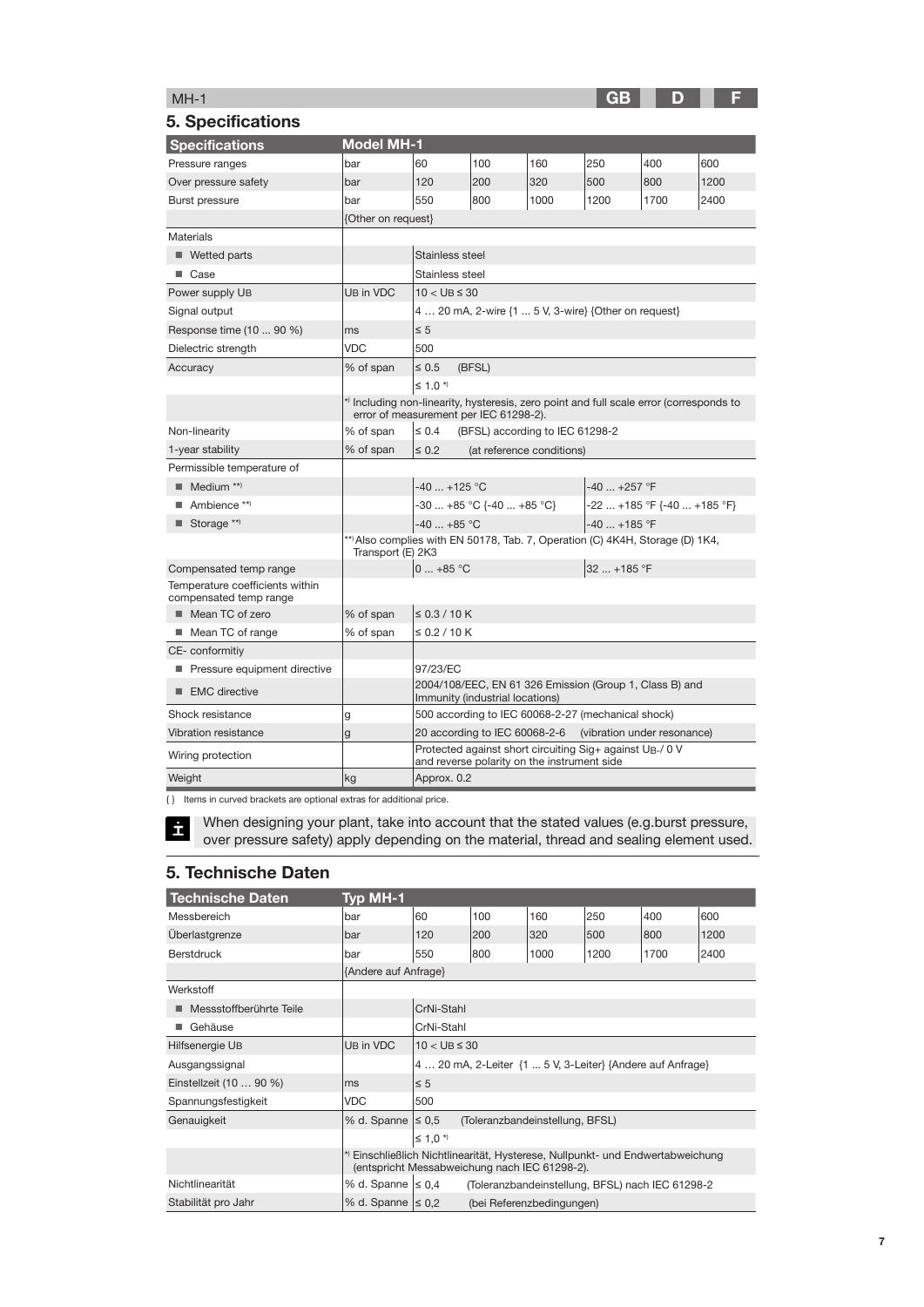| $MH-1$                                                        |                               | GB<br>D                                                                                              |
|---------------------------------------------------------------|-------------------------------|------------------------------------------------------------------------------------------------------|
| <b>Technische Daten</b>                                       | Typ MH-1                      |                                                                                                      |
| Zulässige Temperaturbereiche                                  |                               |                                                                                                      |
| Messstoff **)                                                 | $^{\circ}C$                   | $-40+125$                                                                                            |
| Umgebung <sup>**</sup> )                                      | °C                            | $-30+85$ {-40  +85}                                                                                  |
| Lagerung **)                                                  | $^{\circ}C$                   | $-40+85$                                                                                             |
|                                                               |                               | **) Erfüllt auch EN 50178, Tab.7, Betrieb(C)4K4H, Lagerung (D) 1K4, Transport (E) 2K3                |
| Kompensierter Temperaturbereich                               | $^{\circ}C$                   | $ 0+85$                                                                                              |
| Temperaturkoeffizienten im<br>kompensierten Temperaturbereich |                               |                                                                                                      |
| Mittlerer TK des Nullpunktes                                  | % d. Spanne $\leq 0.3 / 10 K$ |                                                                                                      |
| Mittlerer TK der Spanne                                       | % d. Spanne   ≤ 0,2 / 10 K    |                                                                                                      |
| CE-Kennzeichen                                                |                               |                                                                                                      |
| Druckgeräterichtlinie                                         |                               | 97/23/EG                                                                                             |
| <b>EMV-Richtlinie</b>                                         |                               | 2004/108/EG, EN 61326 Emission (Gruppe 1, Klasse B) und<br>Störfestigkeit (industrieller Bereich)    |
| Schockbelastbarkeit                                           | g                             | 500 nach IEC 60068-2-27 (Schock mechanisch)                                                          |
| Vibrationsbelastbarkeit                                       | g                             | 20 nach IEC 60068-2-6<br>(Vibration bei Resonanz)                                                    |
| Elektrische Schutzarten                                       |                               | Kurzschlussschutz Sig+ gegen U <sub>B-</sub> / 0 V geräteseitig und<br>Verpolungsschutz geräteseitig |
| Gewicht                                                       | kg                            | Ca. 0,2                                                                                              |

{ } Angaben in geschweiften Klammern beschreiben gegen Mehrpreis lieferbare Sonderheiten.

Ë Beachten Sie bei der Auslegung Ihrer Anlage, dass die angegebenen Werte (z. B. Berst-

druck, Überlastgrenze) in Abhängigkeit vom verwendeten Material, Gewinde und Dichtung gelten.

# **5. Caractéristiques techniques**

| Données techniques                                | <b>Type MH-1</b>                                                                                                                        |                                                                                                                |                                                            |                                    |      |      |      |  |
|---------------------------------------------------|-----------------------------------------------------------------------------------------------------------------------------------------|----------------------------------------------------------------------------------------------------------------|------------------------------------------------------------|------------------------------------|------|------|------|--|
| Etendue de mesure                                 | bar                                                                                                                                     | 60                                                                                                             | 100                                                        | 160                                | 250  | 400  | 600  |  |
| Limites de surcharge                              | bar                                                                                                                                     | 120                                                                                                            | 200                                                        | 320                                | 500  | 800  | 1200 |  |
| Pression de destruction                           | bar                                                                                                                                     | 550                                                                                                            | 800                                                        | 1000                               | 1200 | 1700 | 2400 |  |
|                                                   | {Autres sur demande}                                                                                                                    |                                                                                                                |                                                            |                                    |      |      |      |  |
| Matériaux                                         |                                                                                                                                         |                                                                                                                |                                                            |                                    |      |      |      |  |
| Parties en contact avec le<br>fluide              |                                                                                                                                         | Acier inox                                                                                                     |                                                            |                                    |      |      |      |  |
| ■ Boîtier                                         |                                                                                                                                         | Acier inox                                                                                                     |                                                            |                                    |      |      |      |  |
| <b>Alimentation UB</b>                            | UB en VDC                                                                                                                               | $10 <$ UB $\leq 30$                                                                                            |                                                            |                                    |      |      |      |  |
| Signal de sortie et                               |                                                                                                                                         |                                                                                                                | 4  20 mA, 2-fils {1  5 V, 3-fils} {Autres sur demande}     |                                    |      |      |      |  |
| Temps de transmission (10  90 %) ms               |                                                                                                                                         | $\leq 5$                                                                                                       |                                                            |                                    |      |      |      |  |
| Rigidité diélectrique                             | <b>VDC</b>                                                                                                                              | 500                                                                                                            |                                                            |                                    |      |      |      |  |
| Précision                                         | % du gain                                                                                                                               | $\leq 0.5$                                                                                                     | (Réglage de la plage de tolérance, BFSL)                   |                                    |      |      |      |  |
|                                                   |                                                                                                                                         | $\leq 1.0$ <sup>*</sup>                                                                                        |                                                            |                                    |      |      |      |  |
|                                                   | *) Inclusif non-linéarité, hystérésis, zéro et déviation de l'étendue de mesure<br>(correspond à l'erreur de mesure selon IEC 61298-2). |                                                                                                                |                                                            |                                    |      |      |      |  |
| Non-linéarité                                     | % du gain                                                                                                                               | $\leq 0.4$                                                                                                     | (Réglage de la plage de tolérance, BFSL) selon IEC 61298-2 |                                    |      |      |      |  |
| Stabilité sur un an                               | % du gain                                                                                                                               | $\leq 0.2$                                                                                                     |                                                            | (pour les conditions de référence) |      |      |      |  |
| Température autorisée                             |                                                                                                                                         |                                                                                                                |                                                            |                                    |      |      |      |  |
| $\blacksquare$ Du fluide **)                      | °C                                                                                                                                      | $-40+125$                                                                                                      |                                                            |                                    |      |      |      |  |
| De l'environnement **)                            | °C                                                                                                                                      |                                                                                                                | $-30+85$ {-40  +85}                                        |                                    |      |      |      |  |
| $\blacksquare$ De stockage **)                    | °C                                                                                                                                      | $-40+85$                                                                                                       |                                                            |                                    |      |      |      |  |
|                                                   | **) Accomplit également EN 50178, tableau 7, utilisation (C) 4K4H, stockage (D) 1K4,<br>transport (E) 2K3                               |                                                                                                                |                                                            |                                    |      |      |      |  |
| Plage compensée                                   | °C                                                                                                                                      | $0+85$                                                                                                         |                                                            |                                    |      |      |      |  |
| Coefficient de température sur<br>plage compensée |                                                                                                                                         |                                                                                                                |                                                            |                                    |      |      |      |  |
| ■ Coef. de temp. moy. du point 0                  | % du gain                                                                                                                               | $\leq$ 0.3 / 10 K                                                                                              |                                                            |                                    |      |      |      |  |
| ■ Coef. de temp. moy.                             | % du gain                                                                                                                               | ≤ 0,2 / 10 K                                                                                                   |                                                            |                                    |      |      |      |  |
| Conformité -CE                                    |                                                                                                                                         |                                                                                                                |                                                            |                                    |      |      |      |  |
| Directive Equipements sous<br>Pression            |                                                                                                                                         | 97/23/EG                                                                                                       |                                                            |                                    |      |      |      |  |
| <b>CEM-Directive</b><br>ш                         |                                                                                                                                         | 2004/108/EG, Emission de perturbations (group 1, classe B) et rési-<br>stance aux perturbations                |                                                            |                                    |      |      |      |  |
| Résistance aux chocs                              | g                                                                                                                                       | 500 selon IEC 60068-2-27<br>(chock méchanique)                                                                 |                                                            |                                    |      |      |      |  |
| Résistance aux vibrations                         | $\mathbf{g}$                                                                                                                            | 20 selon IEC 60068-2-6<br>(vibration en cas de résonance)                                                      |                                                            |                                    |      |      |      |  |
| Protection électrique                             |                                                                                                                                         | La protection court-circuits Sig+ contre U <sub>B-</sub> / 0 V et<br>fausse polarité se trouve dans l'appareil |                                                            |                                    |      |      |      |  |
| Poids                                             | kg                                                                                                                                      | Environ 0,2                                                                                                    |                                                            |                                    |      |      |      |  |

{ } Les données entre accolades précisent les options disponibles contre supplément de prix.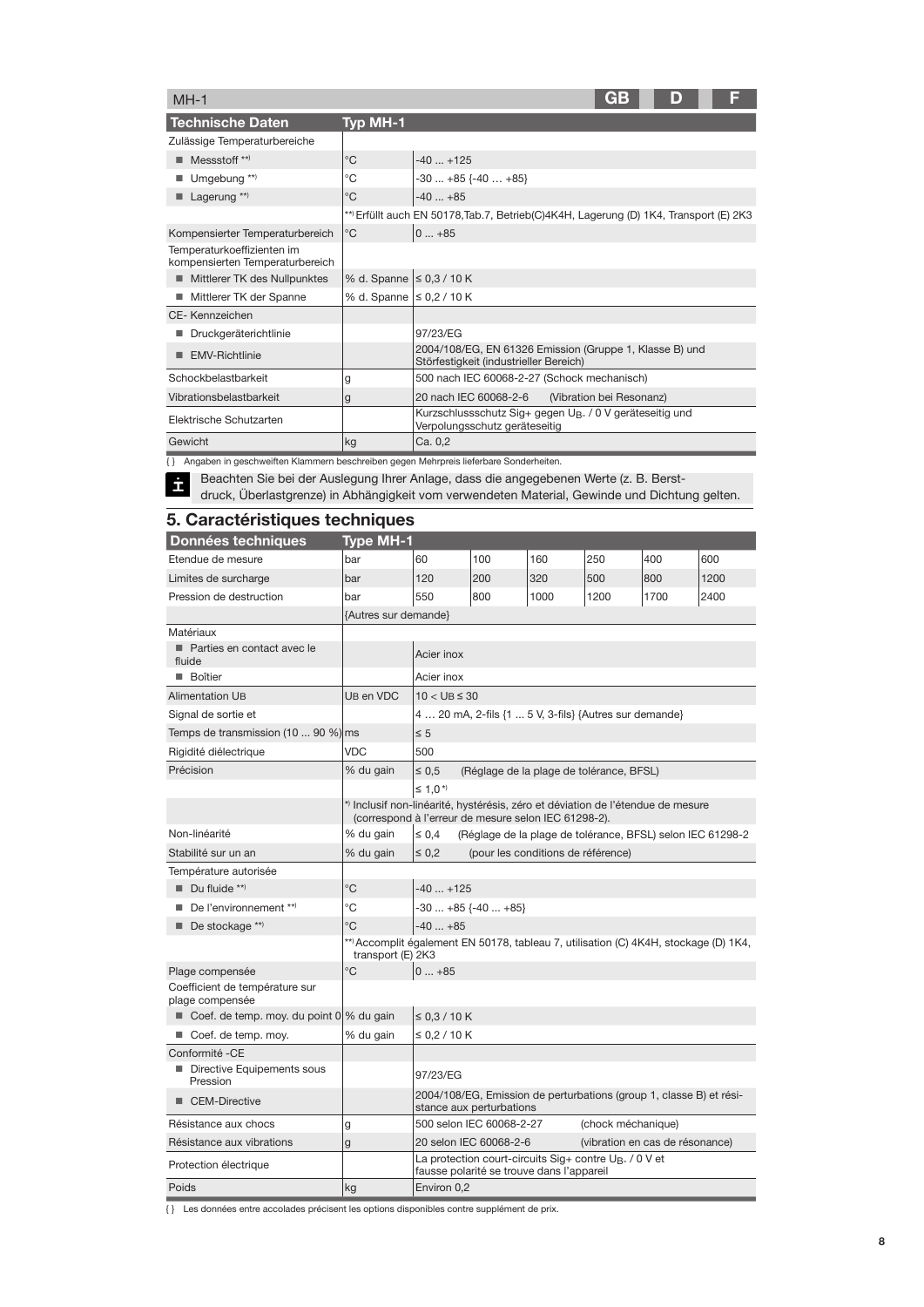| $MH-1$                                                                                                                                                                                                                                                                                                                                                                                                                                                                                                                                                                                                                                                                                                                                                                                |                                                                                                                                                                                                                                                                                                                                                                                                                                                                                                                                                                                                                                                                                                                                                   |                                                                                                                  | GB                    | D                                                                   |                                                                                             |
|---------------------------------------------------------------------------------------------------------------------------------------------------------------------------------------------------------------------------------------------------------------------------------------------------------------------------------------------------------------------------------------------------------------------------------------------------------------------------------------------------------------------------------------------------------------------------------------------------------------------------------------------------------------------------------------------------------------------------------------------------------------------------------------|---------------------------------------------------------------------------------------------------------------------------------------------------------------------------------------------------------------------------------------------------------------------------------------------------------------------------------------------------------------------------------------------------------------------------------------------------------------------------------------------------------------------------------------------------------------------------------------------------------------------------------------------------------------------------------------------------------------------------------------------------|------------------------------------------------------------------------------------------------------------------|-----------------------|---------------------------------------------------------------------|---------------------------------------------------------------------------------------------|
| İ                                                                                                                                                                                                                                                                                                                                                                                                                                                                                                                                                                                                                                                                                                                                                                                     | Veuillez prendre en considération lors de la conception de votre installation, que les<br>valeurs indiquées (par exemple pression d'éclatement, limite de surcharge) dépendent<br>de la matière utilisée, du filetage et du joint utilisé.                                                                                                                                                                                                                                                                                                                                                                                                                                                                                                        |                                                                                                                  |                       |                                                                     |                                                                                             |
|                                                                                                                                                                                                                                                                                                                                                                                                                                                                                                                                                                                                                                                                                                                                                                                       | 6. Wiring / Elektrischer Anschluss/ Branchement électrique                                                                                                                                                                                                                                                                                                                                                                                                                                                                                                                                                                                                                                                                                        |                                                                                                                  |                       |                                                                     |                                                                                             |
| İ                                                                                                                                                                                                                                                                                                                                                                                                                                                                                                                                                                                                                                                                                                                                                                                     | Ingress protection per IEC 60529 (The ingress protection classes specified only<br>apply while the pressure transmitter is connected with contact boxes that provide the<br>corresponding ingress protection).<br>Please make sure that the ends of cables with flying leads do not allow any ingress<br>of moisture.<br>■ Ensure that the cable diameter you select fits to the cable gland of the connector.<br>Ensure that the cable gland of the mounted connector is positioned correctly and<br>that the sealings are available and undamaged. Tighten the threaded connection and<br>check the correct position of the sealings in order to ensure the ingress protection.<br>Connect the instrument to earth via the pressure connection. |                                                                                                                  |                       |                                                                     |                                                                                             |
| İ                                                                                                                                                                                                                                                                                                                                                                                                                                                                                                                                                                                                                                                                                                                                                                                     | Schutzart IP nach IEC 60 529 (Die angegebenen Schutzklassen gelten nur im<br>gesteckten Zustand mit Leitungsdosen entsprechender Schutzart).<br>Stellen Sie bei Kabelausgängen sicher, dass am Ende des Kabels keine Feuchtigkeit<br>eintritt.<br>■ Wählen Sie den Kabeldurchmesser passend zur Kabeldurchführung des Steckers.<br>Achten Sie darauf, dass die Kabelverschraubung des montierten Steckers<br>korrekt sitzt und dass die Dichtungen vorhanden und nicht beschädigt sind.<br>Ziehen Sie die Verschraubung fest und überprüfen Sie den korrekten Sitz der Dich-<br>tungen, um die Schutzart zu gewährleisten.<br>Erden Sie das Gerät über den Druckanschluss.                                                                        |                                                                                                                  |                       |                                                                     |                                                                                             |
| Protection IP selon IEC 60 529 (les degrés de protection indiqués ne sont val ables<br>İ<br>que pour les connecteurs enfichés avec fiches pour câbles possédant l'indice de<br>protection correspondant).<br>En cas d'utilisation de sorties par câble, veuillez vous assurer qu'aucune humidité ne<br>puisse entrer à la sortie du câble.<br>■ Choisissez le diamètre du câble en rapport au presse étoupe du connecteur. Faites<br>attention à ce que le serre-câble du connecteur assemblé soit bien positionné et que<br>les joints soient tous présents et non endommagés. Serrez les raccords à fond et<br>contrôlez la position correcte des joints afin d'assurer l'indice de protection.<br>■ Veuillez mettre l'appareil à la terre par l'intermédiaire du raccord pression. |                                                                                                                                                                                                                                                                                                                                                                                                                                                                                                                                                                                                                                                                                                                                                   |                                                                                                                  |                       |                                                                     |                                                                                             |
|                                                                                                                                                                                                                                                                                                                                                                                                                                                                                                                                                                                                                                                                                                                                                                                       |                                                                                                                                                                                                                                                                                                                                                                                                                                                                                                                                                                                                                                                                                                                                                   | 2-wire / 2-Leiter/ 2-fils                                                                                        |                       | 3-wire / 3-Leiter / 3-fils                                          |                                                                                             |
|                                                                                                                                                                                                                                                                                                                                                                                                                                                                                                                                                                                                                                                                                                                                                                                       | Circular connector /<br>Rundsteckverbinder /<br>Connecteur<br>M 12x1, IP 67                                                                                                                                                                                                                                                                                                                                                                                                                                                                                                                                                                                                                                                                       | UB+/Sig+<br>$\circledast$<br>$\oslash \bar{}$<br>0V/Sig-                                                         | UB+<br>⇔<br>$\oslash$ | Sig+<br>0V/Sig-                                                     |                                                                                             |
|                                                                                                                                                                                                                                                                                                                                                                                                                                                                                                                                                                                                                                                                                                                                                                                       | Mini L-Connector / Miniatur-Winkelsteck-<br>verbinder / Connecteur coudé mini,<br>Form C, IP 65<br>for conductor cross section up to max. /<br>für Leitungsquerschnitt bis max. /<br>pour section de conducteur jusqu'à un<br>maximum de 0.75 mm <sup>2</sup><br>conductor outer diameter / Leitungs-<br>außendurchmesser / diamètre extrérieur du<br>conducteur de 4.5  6 mm                                                                                                                                                                                                                                                                                                                                                                     | UB+/Sig+<br>$\bigcirc$ .<br>$\mathsf{I}^3$<br>$\overline{\mathcal{O}}_{*}$<br>0V/Sig-                            | €<br>Sig+<br>⊘        | UB+<br> 3 (C)<br>0V/Sig-                                            |                                                                                             |
|                                                                                                                                                                                                                                                                                                                                                                                                                                                                                                                                                                                                                                                                                                                                                                                       | Flying leads with 1.5 m of vented cable /<br>Kabelausgang mit 1,5 m Länge /<br>Sortie câble avec 1,5 m longleur<br><b>IP 69K</b><br>for conducor cross section up to max. /<br>für Leitungsquerschnitt bis max. /<br>pour section de conducteur jusqu'à un<br>maximum de<br>0.75 mm <sup>2</sup> - AWG 20 with end splices / mit<br>Aderendhülsen / avec des emboutes<br>conductor outer diameter /<br>Leitungsaußendurchmesser /<br>diamètre extrérieur du conducteur de<br>5.9 mm (2-wire, 2-Leiter, 2-fils)<br>8.4 mm (3-wire, 3-Leiter, 3-fils)                                                                                                                                                                                               | brown/<br>UB+/Sig+<br>braun/<br>⊜<br>brun<br>$\mathbb{C}$ (1)<br>$\Box$ (2)<br>0V/Sig-<br>red/rot/<br>Ø<br>rouge | (→<br>⊘               | UB+<br>noir<br>$\bigoplus$ (1)<br>$Sig+$<br>noir<br>0V/Sig-<br>noir | black/schwarz/<br>black/schwarz/<br>$\overline{\phantom{a}}(3)$<br>TC (2)<br>black/schwarz/ |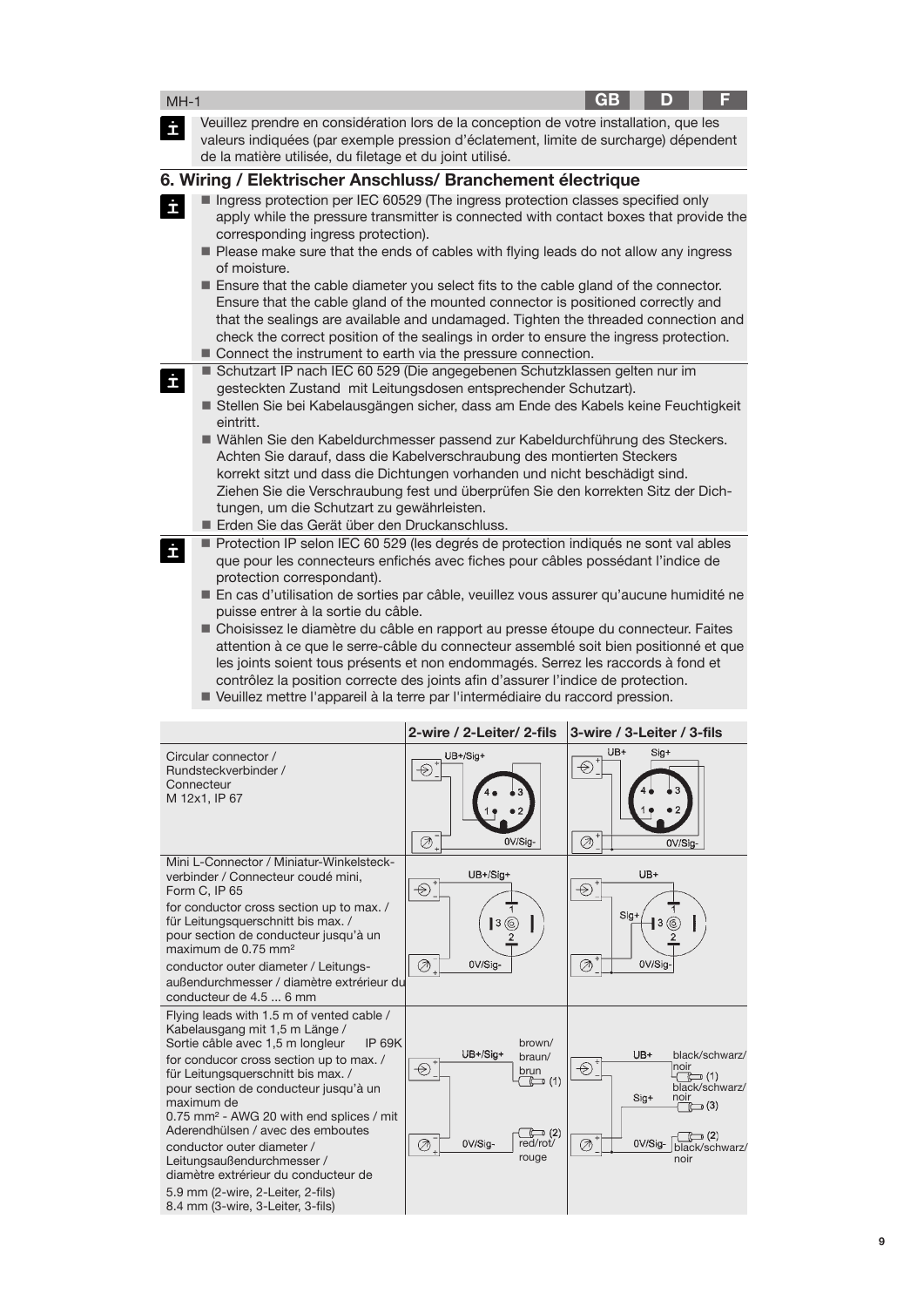| $MH-1$            |                        | GB                                                                                                                                                                                                                                                                                                                                                                                                 |
|-------------------|------------------------|----------------------------------------------------------------------------------------------------------------------------------------------------------------------------------------------------------------------------------------------------------------------------------------------------------------------------------------------------------------------------------------------------|
|                   |                        | Legend/Legende/Légende:                                                                                                                                                                                                                                                                                                                                                                            |
|                   |                        | Power supply / Spannungs-<br>Load (e.g. display) / Verbraucher /<br>versorgung / Alimentation<br>Recépteur                                                                                                                                                                                                                                                                                         |
| $UB + / Sig +$    |                        | Positive supply / measurement connection /<br>Positiver Versorgungs- / Messanschluss /<br>Alimentation positive / raccord mesure                                                                                                                                                                                                                                                                   |
| OV/Sig-           |                        | Negative supply / measurement connection /<br>Negativer Versorgungs- / Messanschluss /<br>Alimentation négative / raccord mesure                                                                                                                                                                                                                                                                   |
|                   | <b>Functional test</b> |                                                                                                                                                                                                                                                                                                                                                                                                    |
|                   |                        | Open pressure connections only after the system is without pressure!<br>■ Observe the ambient and working conditions outlined in section 7 "Tech-<br>nical data".<br>Please make sure that the pressure transmitter is only used within the over-<br>load threshold limit at all times!                                                                                                            |
|                   |                        | When touching the pressure transmitter, keep in mind that the surfaces of<br>the instrument components might get hot during operation.                                                                                                                                                                                                                                                             |
|                   | Funktionsprüfung       |                                                                                                                                                                                                                                                                                                                                                                                                    |
|                   | una                    | ■ Öffnen Sie Anschlüsse nur im drucklosen Zustand!<br>Beachten Sie die Betriebsparameter gemäß Punkt 7"Technische Daten".<br>Betreiben Sie das Druckmessgerät immer innerhalb des Überlastgrenzbe-<br>reichs!                                                                                                                                                                                      |
|                   | Vorsicht               | Beachten Sie beim Berühren des Druckmessgerätes, dass die Oberflächen<br>der Gerätekomponenten während des Betriebes heiß werden können.                                                                                                                                                                                                                                                           |
|                   |                        | Vérification du fonctionnement                                                                                                                                                                                                                                                                                                                                                                     |
|                   | <b>Avertissement</b>   | N'ouvrez les raccords que hors pression!<br>Prenez en considération les paramètres de service selon le chapitre 7<br>"Caractéristiques techniques".<br>N'utilisez le transmetteur de pression qu'à l'intérieur de la zone limite de<br>surcharge!                                                                                                                                                  |
| Affenti           |                        | Considérez que quand vous touchez le transmetteur de pression en foncti-<br>onnement, la surface des composants des appareils peut être brûlante.                                                                                                                                                                                                                                                  |
| <b>7. Service</b> |                        |                                                                                                                                                                                                                                                                                                                                                                                                    |
|                   |                        | These pressure transmitters require no maintenance!                                                                                                                                                                                                                                                                                                                                                |
|                   |                        | Open pressure connections only after the system is without pressure!                                                                                                                                                                                                                                                                                                                               |
|                   | Warning                | ■ Take precautions with regard to remaining media in removed pressure<br>transmitters. Remaining media in the pressure port may be hazardous or<br>toxic!<br>Remove the pressure transmitter from service and mark it to prevent it from<br>being used again accidentally, if it becomes damaged or unsafe for opera-<br>tion.                                                                     |
| İ                 |                        | Have repairs performed by the manufacturer only.<br>Do not insert any pointed or hard objects into the pressure port for cleaning to prevent<br>damage to the diaphragm of the pressure connection.                                                                                                                                                                                                |
|                   |                        | Diese Druckmessgeräte sind wartungsfrei!                                                                                                                                                                                                                                                                                                                                                           |
|                   | nung                   | Öffnen Sie Anschlüsse nur im drucklosen Zustand!                                                                                                                                                                                                                                                                                                                                                   |
|                   | Warnung                | ■ Ergreifen Sie Vorsichtsmaßnahmen für Messstoffreste in ausgebauten<br>Druckmessgeräten. Messstoffreste können zur Gefährdung von Menschen,<br>Umwelt und Einrichtung führen!<br>Setzen Sie das Druckmessgerät außer Betrieb und schützen Sie es gegen<br>versehentliche Inbetriebnahme, wenn Sie Störungen nicht beseitigen<br>können.<br>Lassen Sie Reparaturen nur vom Hersteller durchführen. |
|                   |                        | Verwenden Sie keine spitzen bzw. harten Gegenstände zur Reinigung, denn die<br>ahran dee Drugkenseblueses derf nicht beschödigt werden                                                                                                                                                                                                                                                             |

Membran des Druckanschlusses darf nicht beschädigt werden.